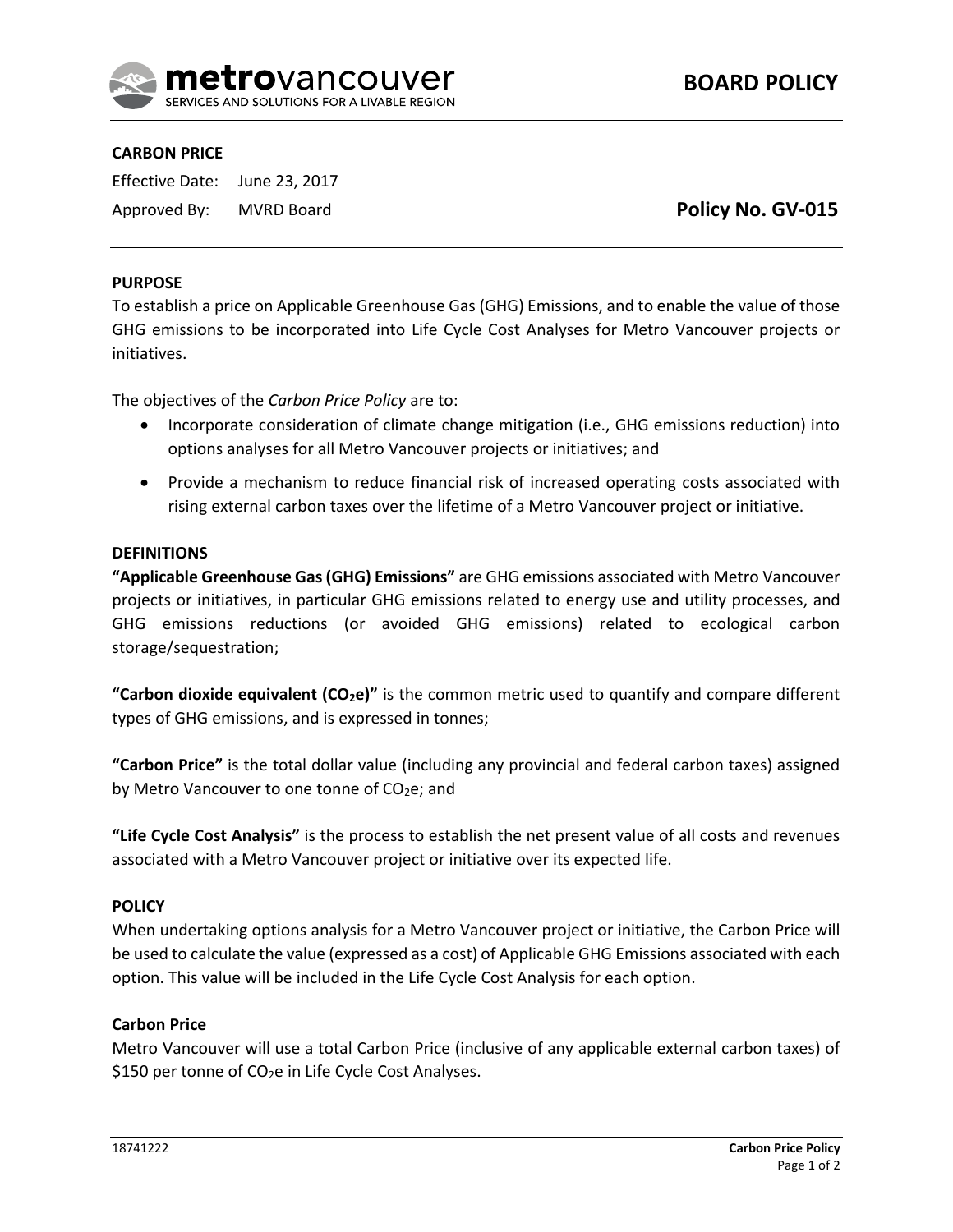# **BOARD POLICY**

Financial Services, in coordination with the Air Quality and Climate Change Division, will develop and annually review a *Carbon Price Schedule.* This *Carbon Price Schedule* will provide the incremental cost per unit of purchased energy (e.g., litres of gasoline, GJ of natural gas), as well as the cost per unit of other Applicable GHGs (e.g., tonne of fugitive methane). The carbon price will be adjusted to account for any changes to provincial and federal carbon taxes, to ensure that the total carbon price per tonne of Applicable GHGs is constant at \$150 per tonne of  $CO<sub>2</sub>e$ .

# **Application**

This Policy applies to all options analyses that use Life Cycle Cost Analysis for Metro Vancouver projects or initiatives, including (but not limited to):

- Planning, design, procurement, construction, operation, maintenance, and decommissioning (where applicable) of facilities, vehicles, and equipment owned or operated by Metro Vancouver or by third parties on Metro Vancouver's behalf;
- Acquisition of park land, where protection of the land by Metro Vancouver results in quantifiable GHG emissions reductions compared to business as usual; and
- Management of process emissions from Metro Vancouver facilities.

The Carbon Price will be used to calculate the value of Applicable GHG Emissions associated with:

- Energy purchased by Metro Vancouver or by third parties on Metro Vancouver's behalf for the operation of utilities, fleet, and facilities (including natural gas, liquid petroleum products, propane, and electricity);
- Fugitive methane and nitrous oxide emissions released from wastewater treatment processes and municipal solid waste management processes;
- Avoided GHG emissions due to the displacement of fossil fuels with energy recovered from Metro Vancouver facilities;
- Avoided GHG emissions attributable to the protection and/or restoration of park land such as forests and bogs; and
- Other sources related to Metro Vancouver's activities.